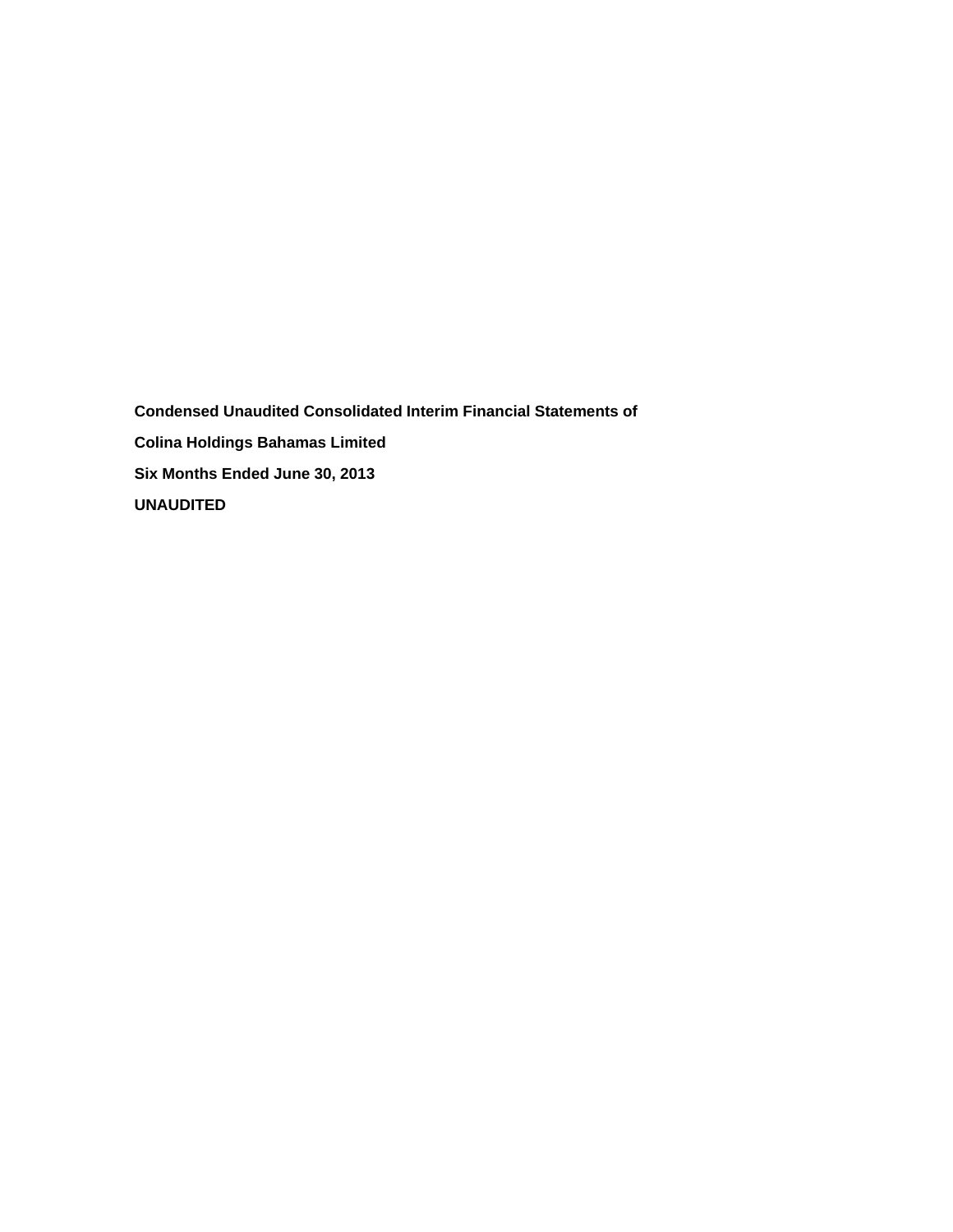Message from the Chairman

Dear Shareholders,

I am pleased, on behalf of the Board of Directors, to report that the Company has delivered another profitable quarter in 2013. Our operational performance has yielded a 3.6% period-overperiod increase in net income attributable to equity shareholders with a \$7.6 million growth in the Company's asset base.

Net income attributable to ordinary shareholders for the period January 1, 2013 to June 30, 2013 increased to \$5.8 million or \$0.23 per ordinary share, compared to net income of \$5.5 million or \$0.22 per ordinary share for the same period in the prior year. Total equity stands at \$129.6 million at June 30, 2013 compared to \$127.9 million at December 31, 2012.

Total gross premium revenues increased to \$68.8 million compared to \$66.2 million for the six months ended June 30, 2012. Net policyholder benefits have increased against prior year, totalling \$42.6 million for the first six months of 2013 compared to \$36.2 million in the prior year. While general and administrative expenses have increased to \$17.6 million through June 30, 2013 from \$16.9 million in the prior year, costs remain consistent with the Company's budget.

Total assets have increased to \$590.8 million as at June 30, 2013 compared to \$583.1 million as at December 31, 2012. Invested assets remain a significant proportion of the asset base, comprising 82.9% of total assets.

Our results over the first half of the year have us well positioned to deliver on our financial and operational targets for 2013. We remain focused on sustainable growth and the delivery of consistent returns to our shareholders. We would like to thank our clients, and the Colina team for their continued support.

\_\_\_\_\_\_\_\_\_\_\_\_\_\_\_\_\_\_\_\_\_\_\_\_\_\_\_\_

Terence Hilts Chairman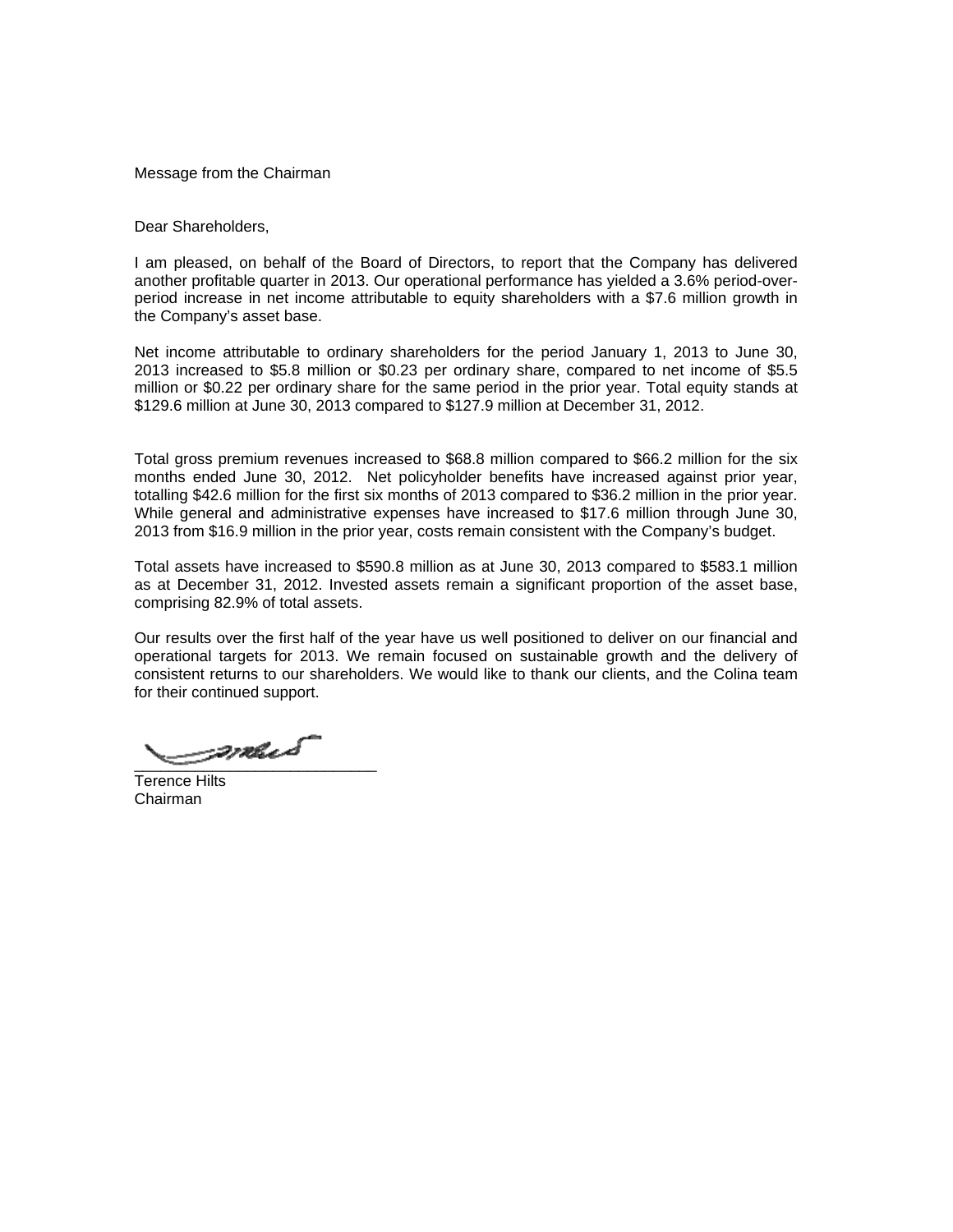## **COLINA HOLDINGS BAHAMAS LIMITED Unaudited Consolidated Interim Statement of Financial Position**

As at June 30, 2013 with comparative figures as at December 31, 2012 (Expressed in Bahamian dollars)

|                                      | <b>June 30.</b><br>2013 |             |    | December 31,<br>2012 |  |  |  |  |
|--------------------------------------|-------------------------|-------------|----|----------------------|--|--|--|--|
| <b>ASSETS</b>                        |                         |             |    |                      |  |  |  |  |
| Termdeposits                         | \$                      | 36,947,870  | \$ | 32,507,472           |  |  |  |  |
| <b>Investment securities</b>         |                         | 270,332,458 |    | 258,285,312          |  |  |  |  |
| Mortgages and commercial loans       |                         | 56,028,501  |    | 58,507,747           |  |  |  |  |
| Policyloans                          |                         | 65,842,760  |    | 65,749,812           |  |  |  |  |
| Investment properties                |                         | 49,711,718  |    | 49,476,534           |  |  |  |  |
| Investment in associates             |                         | 10,685,539  |    | 10,862,733           |  |  |  |  |
| <b>Total invested assets</b>         |                         | 489,548,846 |    | 475,389,610          |  |  |  |  |
| Cash and demand balances             |                         | 22,313,882  |    | 23,900,097           |  |  |  |  |
| Receivables and other assets         |                         | 46,152,455  |    | 50,416,789           |  |  |  |  |
| Property and equipment               |                         | 19,587,029  |    | 19,951,616           |  |  |  |  |
| Goodwill                             |                         | 12,512,749  |    | 12,512,749           |  |  |  |  |
| <b>Other intangible assets</b>       |                         | 645,257     |    | 963,873              |  |  |  |  |
| <b>Total assets</b>                  | \$                      | 590,760,218 | \$ | 583,134,734          |  |  |  |  |
| <b>UABILITIES</b>                    |                         |             |    |                      |  |  |  |  |
| Provision for future policy benefits | \$                      | 346,112,482 | \$ | 342,605,833          |  |  |  |  |
| Policy dividends on deposit          |                         | 29,194,702  |    | 29,367,158           |  |  |  |  |
| Total policy liabilities             |                         | 375,307,184 |    | 371,972,991          |  |  |  |  |
| <b>Other liabilities</b>             |                         | 85,812,375  |    | 83,245,161           |  |  |  |  |
| <b>Total liabilities</b>             |                         | 461,119,559 |    | 455,218,152          |  |  |  |  |
| <b>EQUITY</b>                        |                         |             |    |                      |  |  |  |  |
| <b>Ordinaryshares</b>                |                         | 24,729,613  |    | 24,729,613           |  |  |  |  |
| Treasuryshares                       |                         | (50,549)    |    | (154, 531)           |  |  |  |  |
| Share premium                        |                         | 5,960,299   |    | 5,960,299            |  |  |  |  |
| Revaluation reserve                  |                         | 8,461,563   |    | 8.736.942            |  |  |  |  |
| Retained earnings                    |                         | 46,712,668  |    | 44,410,992           |  |  |  |  |
| Total ordinaryshareholders' equity   |                         | 85,813,594  |    | 83,683,315           |  |  |  |  |
| Preference shares                    |                         | 30,000,000  |    | 30,000,000           |  |  |  |  |
| <b>Total shareholders' equity</b>    |                         | 115,813,594 |    | 113,683,315          |  |  |  |  |
| Non-controlling interests            |                         | 13,827,065  |    | 14,233,267           |  |  |  |  |
| <b>Total equity</b>                  |                         | 129,640,659 |    | 127,916,582          |  |  |  |  |
| Total liabilities and equity         | \$                      | 590,760,218 | \$ | 583,134,734          |  |  |  |  |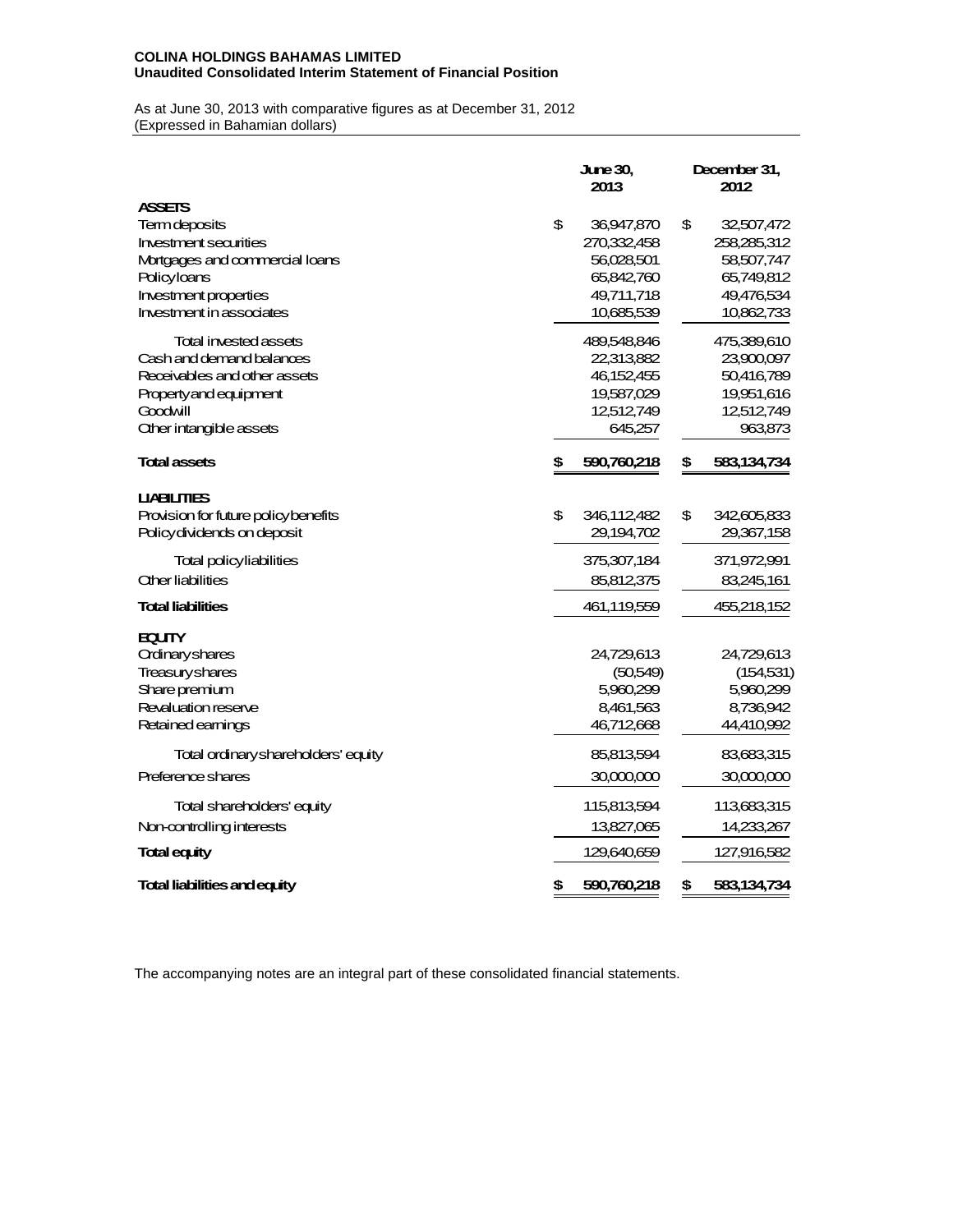#### **COLINA HOLDINGS BAHAMAS LIMITED Unaudited Consolidated Interim Statement of Income**

For the six months ended June 30, 2013 with comparative figures for the six months ended June 30, 2012 (Expressed in Bahamian dollars)

|                                                | <b>6 Months Ended</b><br><b>June 30, 2013</b> |            | <b>6 Months Ended</b><br><b>June 30, 2012</b> |            |  |
|------------------------------------------------|-----------------------------------------------|------------|-----------------------------------------------|------------|--|
| <b>Revenues:</b>                               |                                               |            |                                               |            |  |
| <b>Premium revenue</b>                         | \$                                            | 68,848,834 | \$                                            | 66,189,533 |  |
| Less: Reinsurance premiums                     |                                               | 6,364,586  |                                               | 7,157,005  |  |
| Net premium revenue                            |                                               | 62,484,248 |                                               | 59,032,528 |  |
| Net investment income                          |                                               | 12,823,875 |                                               | 14,190,554 |  |
| Other income                                   |                                               | 4,426,532  |                                               | 4,871,422  |  |
| <b>Total revenues</b>                          |                                               | 79,734,655 |                                               | 78,094,504 |  |
| Benefits and expenses:                         |                                               |            |                                               |            |  |
| Policyholders' benefits                        |                                               | 48,011,098 |                                               | 43,565,927 |  |
| Less: Reinsurance recoveries                   |                                               | 5,426,974  |                                               | 7,333,408  |  |
| Net policyholders' benefits                    |                                               | 42,584,124 |                                               | 36,232,519 |  |
| Changes in provision for future policybenefits |                                               | 3,506,649  |                                               | 10,366,238 |  |
| General and administrative expenses            |                                               | 17,608,209 |                                               | 16,909,285 |  |
| Commissions                                    |                                               | 6,235,208  |                                               | 5,141,409  |  |
| Premium and other taxexpense                   |                                               | 1,877,417  |                                               | 1,802,014  |  |
| Finance costs                                  |                                               | 601,618    |                                               | 574,317    |  |
| <b>Other expenses</b>                          |                                               | 313,165    |                                               | 111,184    |  |
| Total benefits and expenses                    |                                               | 72,726,390 |                                               | 71,136,966 |  |
| Net income for the period:                     | \$                                            | 7,008,265  | \$                                            | 6,957,538  |  |
| Net income attributable to:                    |                                               |            |                                               |            |  |
| Equity shareholders of the Company             | \$                                            | 6,701,322  | \$                                            | 6,467,790  |  |
| Non-controlling interests                      |                                               | 306,943    |                                               | 489,748    |  |
| Net income for the period                      | \$                                            | 7,008,265  | \$                                            | 6,957,538  |  |
| Basic earnings per ordinary share (Note 4)     | \$                                            | 0.23       | \$                                            | 0.22       |  |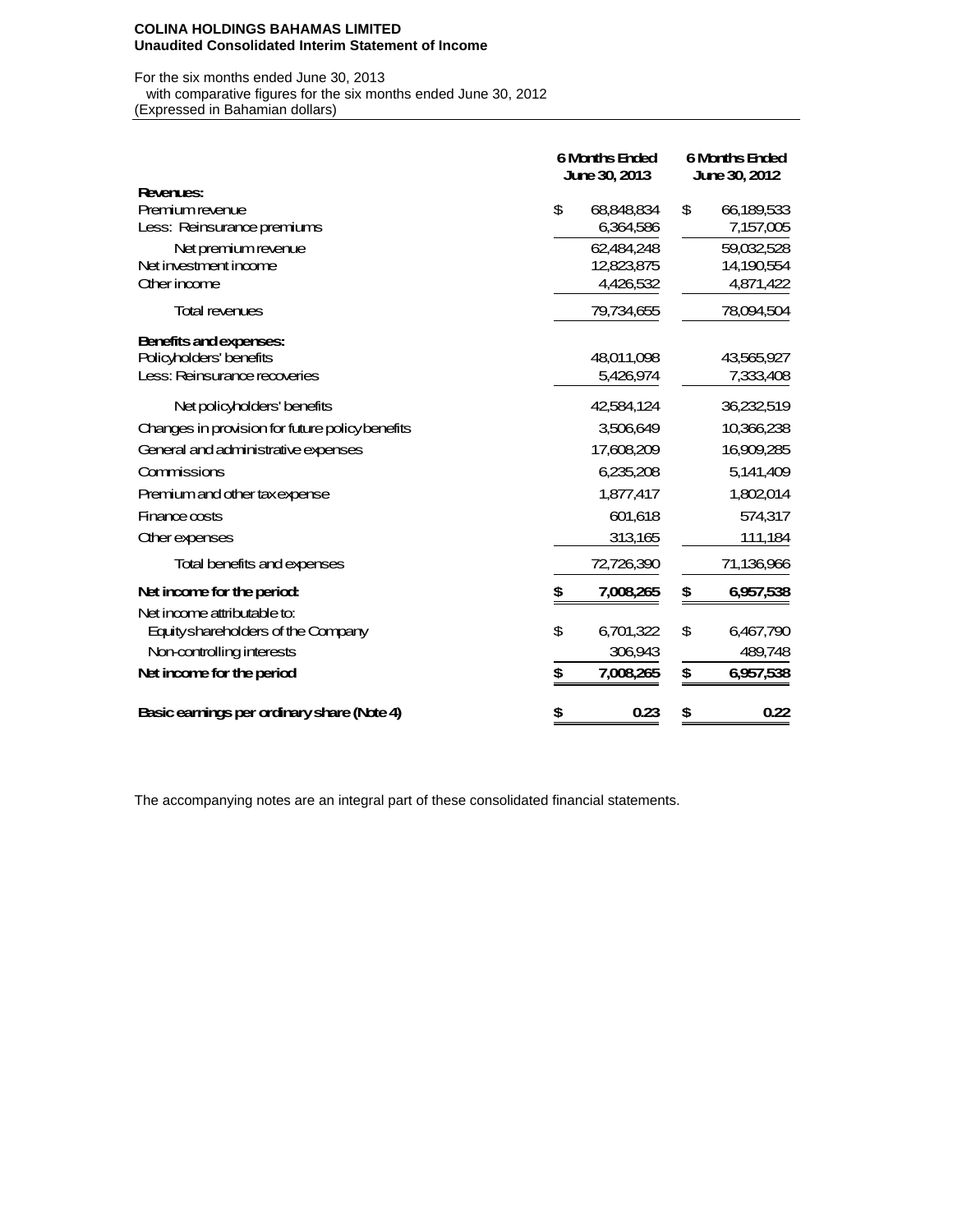## **COLINA HOLDINGS BAHAMAS LIMITED Unaudited Consolidated Interim Statement of Comprehensive Income**

For the six months ended June 30, 2013 with comparative figures for the six months ended June 30, 2012 (Expressed in Bahamian dollars)

|                                               | <b>6 Months Ended</b><br><b>June 30, 2013</b> | <b>6 Months Ended</b><br>June 30, 2012 |    |           |  |
|-----------------------------------------------|-----------------------------------------------|----------------------------------------|----|-----------|--|
| Net income for the period                     | \$                                            | 7.008.265                              | \$ | 6,957,538 |  |
| Other comprehensive losses:                   |                                               |                                        |    |           |  |
| Change in available for-sale financial assets |                                               | (291,307)                              |    | (116,553) |  |
| Total comprehensive income for the period     | S                                             | 6.716.958                              | \$ | 6,840,985 |  |
| Attributable to:                              |                                               |                                        |    |           |  |
| Equity shareholders of the Company            | \$                                            | 6.410.015                              | \$ | 6,351,237 |  |
| Non-controlling interests                     |                                               | 306.943                                |    | 489.748   |  |
| Total comprehensive income for the period     | œ                                             | 6.716.958                              | S  | 6.840.985 |  |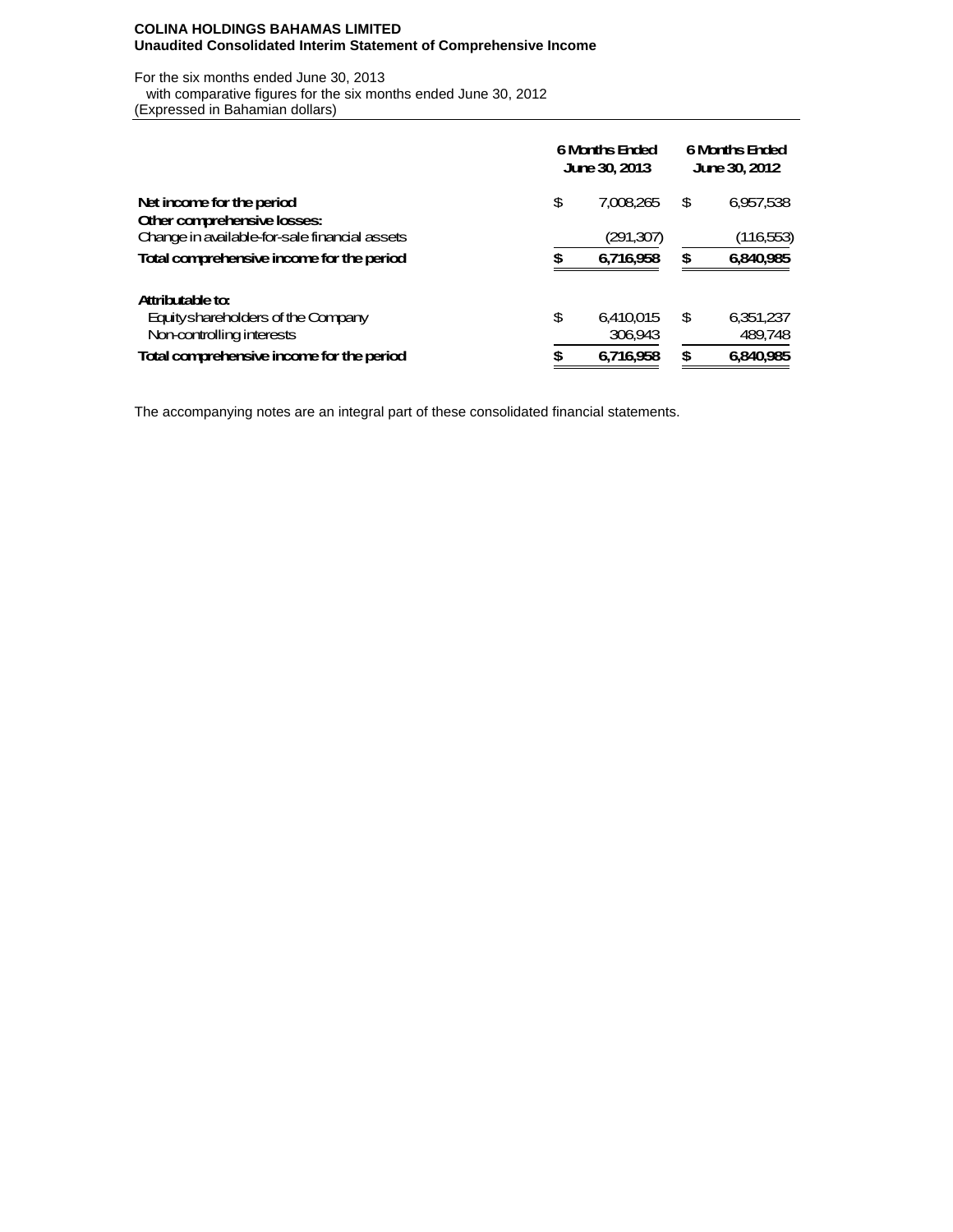#### **COLINA HOLDINGS BAHAMAS LIMITED Unaudited Consolidated Interim Statement of Income**

For the three months ended June 30, 2013 with comparative figures for the three months ended June 30, 2012 (Expressed in Bahamian dollars)

|                                                | <b>3 Months Ended</b><br><b>June 30, 2013</b> |    | <b>3 Months Ended</b><br>June 30, 2012 |
|------------------------------------------------|-----------------------------------------------|----|----------------------------------------|
| <b>Revenues:</b>                               |                                               |    |                                        |
| <b>Premium revenue</b>                         | \$<br>35,497,394                              | \$ | 32,040,064                             |
| Less: Reinsurance premiums                     | 3,438,057                                     |    | 4,165,675                              |
| Net premium revenue                            | 32,059,337                                    |    | 27,874,389                             |
| Net investment income                          | 4,957,377                                     |    | 6,366,447                              |
| Other income                                   | 2,392,988                                     |    | 2,674,117                              |
| <b>Total revenues</b>                          | 39,409,702                                    |    | 36,914,953                             |
| Benefits and expenses:                         |                                               |    |                                        |
| Policyholders' benefits                        | 24,131,638                                    |    | 18,962,929                             |
| Less: Reinsurance recoveries                   | 3,341,974                                     |    | 4,532,830                              |
| Net policyholders' benefits                    | 20,789,664                                    |    | 14,430,099                             |
| Changes in provision for future policybenefits | 861,076                                       |    | 6,149,165                              |
| General and administrative expenses            | 9,354,432                                     |    | 8,594,718                              |
| Commissions                                    | 3.497.443                                     |    | 2,085,307                              |
| Premium and other taxexpense                   | 993,224                                       |    | 914,587                                |
| $F$ mance costs                                | 303,249                                       |    | 323,266                                |
| <b>Other expenses</b>                          | 166,783                                       |    | 58,689                                 |
| Total benefits and expenses                    | 35,965,871                                    |    | 32,555,831                             |
| Net income for the period:                     | \$<br>3,443,831                               | \$ | 4,359,122                              |
| Net income/(loss) attributable to:             |                                               |    |                                        |
| Equity shareholders of the Company             | \$<br>3,467,475                               | \$ | 4,260,943                              |
| Non-controlling interests                      | (23,644)                                      |    | 98,179                                 |
| Net income for the period                      | \$<br>3,443,831                               | \$ | 4,359,122                              |
| Basic earnings per share (Note 4)              | \$<br>0.12                                    | \$ | 0.15                                   |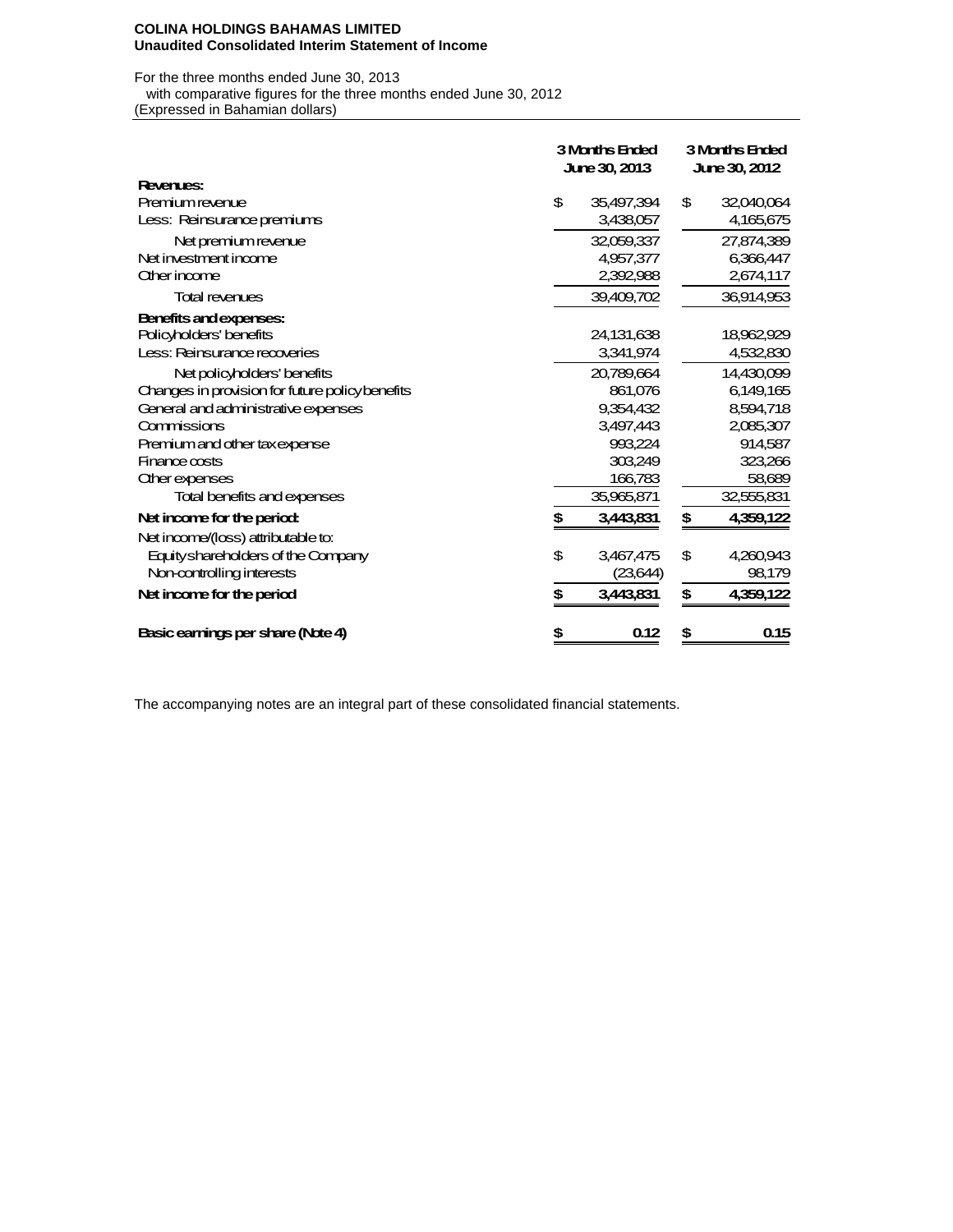### **COLINA HOLDINGS BAHAMAS LIMITED Unaudited Consolidated Interim Statement of Comprehensive Income**

For the three months ended June 30, 2013 with comparative figures for the three months ended June 30, 2012 (Expressed in Bahamian dollars)

|                                               | <b>3 Months Ended</b><br><b>June 30, 2013</b> | <b>3 Months Ended</b><br><b>June 30, 2012</b> |    |           |  |
|-----------------------------------------------|-----------------------------------------------|-----------------------------------------------|----|-----------|--|
| Net income for the period                     | \$                                            | 3.443.831                                     | \$ | 4,359,122 |  |
| Other comprehensive losses:                   |                                               |                                               |    |           |  |
| Change in available for-sale financial assets |                                               | (291,307)                                     |    | (8,203)   |  |
| Total comprehensive income for the period     | S                                             | 3.152.524                                     | \$ | 4,350,919 |  |
| Attributable to:                              |                                               |                                               |    |           |  |
| Equity shareholders of the Company            | \$                                            | 3,176,168                                     | \$ | 4,252,740 |  |
| Non-controlling interests                     |                                               | (23,644)                                      |    | 98,179    |  |
| Total comprehensive income for the period     | S                                             | 3,152,524                                     | \$ | 4.350.919 |  |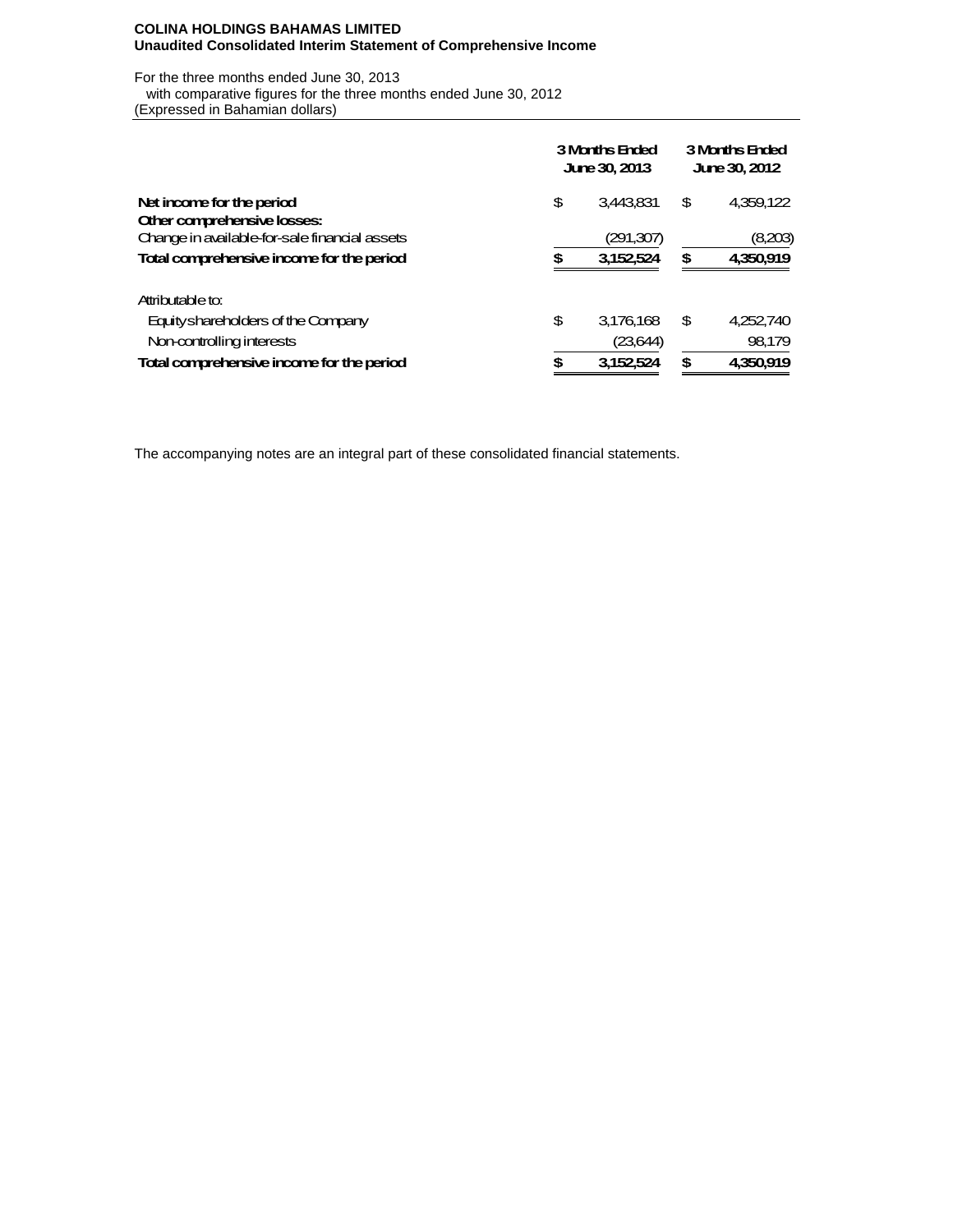## **COLINA HOLDINGS BAHAMAS LIMITED Unaudited Consolidated Statement of Changes in Equity**

# For the six months ended June 30, 2013

 with comparative figures for the six months ended June 30, 2012 (Expressed in Bahamian dollars)

|                                                               |    | Ordinary      |                  |    |              |    |                |      | Preference    |               |   |                        |                   |
|---------------------------------------------------------------|----|---------------|------------------|----|--------------|----|----------------|------|---------------|---------------|---|------------------------|-------------------|
|                                                               |    | <b>Share</b>  | <b>Treasury</b>  |    | <b>Share</b> |    | Revaluation    |      | <b>Share</b>  | Retained      |   | <b>Non-controlling</b> | <b>Total</b>      |
|                                                               |    | Capital       | <b>Shares</b>    |    | Premium      |    | <b>Reserve</b> |      | Capital       | Earnings      |   | <b>Interests</b>       | <b>Equity</b>     |
| Balance, January 1, 2012                                      | S  | 24,729,613 \$ | (162,254)        | \$ | 5,960,299 \$ |    | 7,815,781      | \$   | 30,000,000 \$ | 38,983,366 \$ |   | 12,337,522 \$          | 119,664,327       |
| Net loss on remeasurement of<br>available-for-sale securities |    |               |                  |    |              |    |                |      |               |               |   |                        |                   |
| to fair value                                                 |    |               |                  |    |              |    | (116,553)      |      |               |               |   |                        | (116,553)         |
| Net income for the period                                     |    |               |                  |    |              |    |                |      |               | 6,467,790     |   | 489,748                | 6,957,538         |
| Changes in non-controlling interests                          |    |               |                  |    |              |    |                |      |               |               |   | 44,260                 | 44,260            |
| Unrealized gain on purchase of shares in subsidiary           |    |               |                  |    |              |    | 23,335         |      |               |               |   |                        | 23,335            |
| Decrease in treasury shares                                   |    |               | 7,923            |    |              |    |                |      |               |               |   |                        | 7,923             |
| Ordinary share dividend                                       |    |               |                  |    |              |    |                |      |               | (2,959,985)   |   |                        | (2,959,985)       |
| Preference share dividends                                    |    |               |                  |    |              |    |                |      |               | (958,052)     |   |                        | (958,052)         |
| Balance, June 30, 2012                                        |    | 24,729,613    | \$<br>(154, 331) | \$ | 5,960,299    | £. | 7,722,563      | - 36 | 30,000,000    | 41,533,119    | S | 12,871,530             | 122,662,793       |
|                                                               |    |               |                  |    |              |    |                |      |               |               |   |                        |                   |
| Balance, January 1, 2013                                      | \$ | 24,729,613 \$ | $(154,531)$ \$   |    | 5,960,299 \$ |    | 8,736,942      | -\$  | 30,000,000 \$ | 44,410,992 \$ |   | 14,233,267             | \$<br>127,916,582 |
| Net loss on remeasurement of<br>available-for-sale securities |    |               |                  |    |              |    |                |      |               |               |   |                        |                   |
| to fair value                                                 |    |               |                  |    |              |    | (291, 307)     |      |               |               |   |                        | (291, 307)        |
| Net income for the period                                     |    |               |                  |    |              |    |                |      |               | 6,701,322     |   | 306,943                | 7,008,265         |
| Changes in non-controlling interests                          |    |               |                  |    |              |    |                |      |               |               |   | (713, 145)             | (713, 145)        |
| Unrealized gain on purchase of shares in subsidiary           |    |               |                  |    |              |    | 15,928         |      |               |               |   |                        | 15,928            |
| Decrease in treasury shares                                   |    |               | 103,982          |    |              |    |                |      |               |               |   |                        | 103,982           |
| Ordinary share dividend                                       |    |               |                  |    |              |    |                |      |               | (3,462,146)   |   |                        | (3,462,146)       |
| Preference share dividends                                    |    |               |                  |    |              |    |                |      |               | (937,500)     |   |                        | (937,500)         |
| Balance, June 30, 2013                                        |    | 24,729,613    | \$<br>(50, 549)  | S  | 5,960,299    |    | 8,461,563      | \$   | 30,000,000    | 46,712,668    |   | 13,827,065             | 129,640,659       |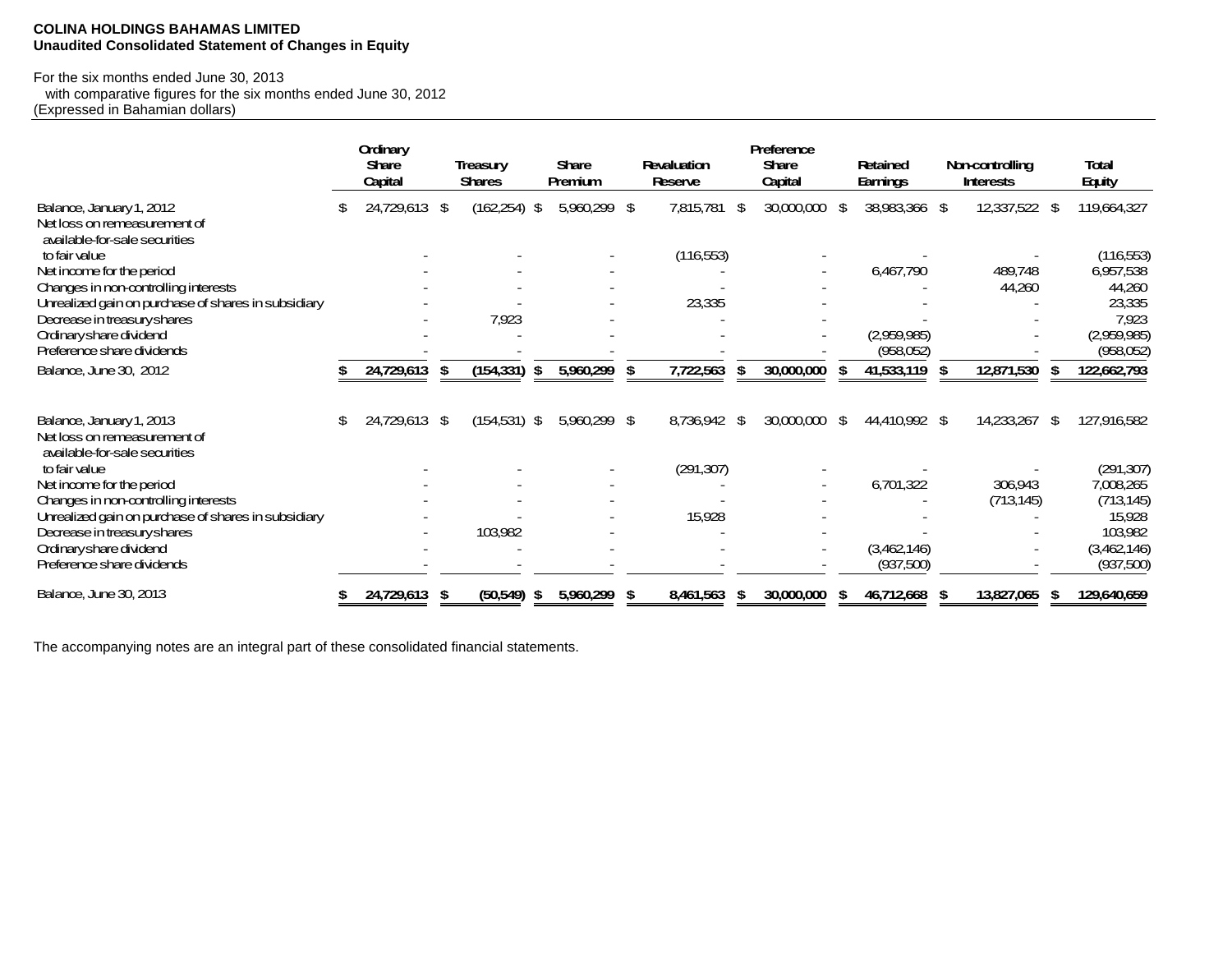#### **COLINA HOLDINGS BAHAMAS LIMITED Unaudited Consolidated Statement of Cash Flows**

#### For the six months ended June 30, 2013

with comparative figures for the six months ended June 30, 2012

(Expressed in Bahamian dollars)

|                                                      | <b>6 Months Ended</b><br><b>June 30, 2013</b> | <b>6 Months Ended</b><br><b>June 30, 2012</b> |              |  |
|------------------------------------------------------|-----------------------------------------------|-----------------------------------------------|--------------|--|
| Cashflows from operating activities:                 |                                               |                                               |              |  |
| Net income                                           | \$<br>7,008,265                               | \$                                            | 6,957,538    |  |
| Adjustments to reconcile net income to net cash      |                                               |                                               |              |  |
| used in operating activities:                        |                                               |                                               |              |  |
| Change in unrealized loss on fair value              |                                               |                                               |              |  |
| through income securities                            | 993,899                                       |                                               | (648,041)    |  |
| Increase in provision for future policy benefits     | 3,506,649                                     |                                               | 10,366,238   |  |
| Changes in loss provisions for loans and receivables | 792,267                                       |                                               | 1,012,870    |  |
| Depreciation and amortization charges                | 1,081,465                                     |                                               | 1,227,275    |  |
| Net realized gain on fair value through              |                                               |                                               |              |  |
| income sea rities                                    | (71,308)                                      |                                               | (8, 174)     |  |
| Interest income                                      | (11,681,571)                                  |                                               | (10,918,205) |  |
| Dividend income                                      | (722,280)                                     |                                               | (684,266)    |  |
| Operating cash flows before changes in operating     |                                               |                                               |              |  |
| assets and liabilities                               | 907,386                                       |                                               | 7,305,235    |  |
| Changes in operating assets and liabilities:         |                                               |                                               |              |  |
| Decrease/(increase) in other assets                  | 4,761,460                                     |                                               | (10,781,144) |  |
| Increase in other liabilities                        | 2,259,963                                     |                                               | 3,564,063    |  |
| Net cash provided by operating activities            | 7,928,809                                     |                                               | 88,154       |  |

(Continued)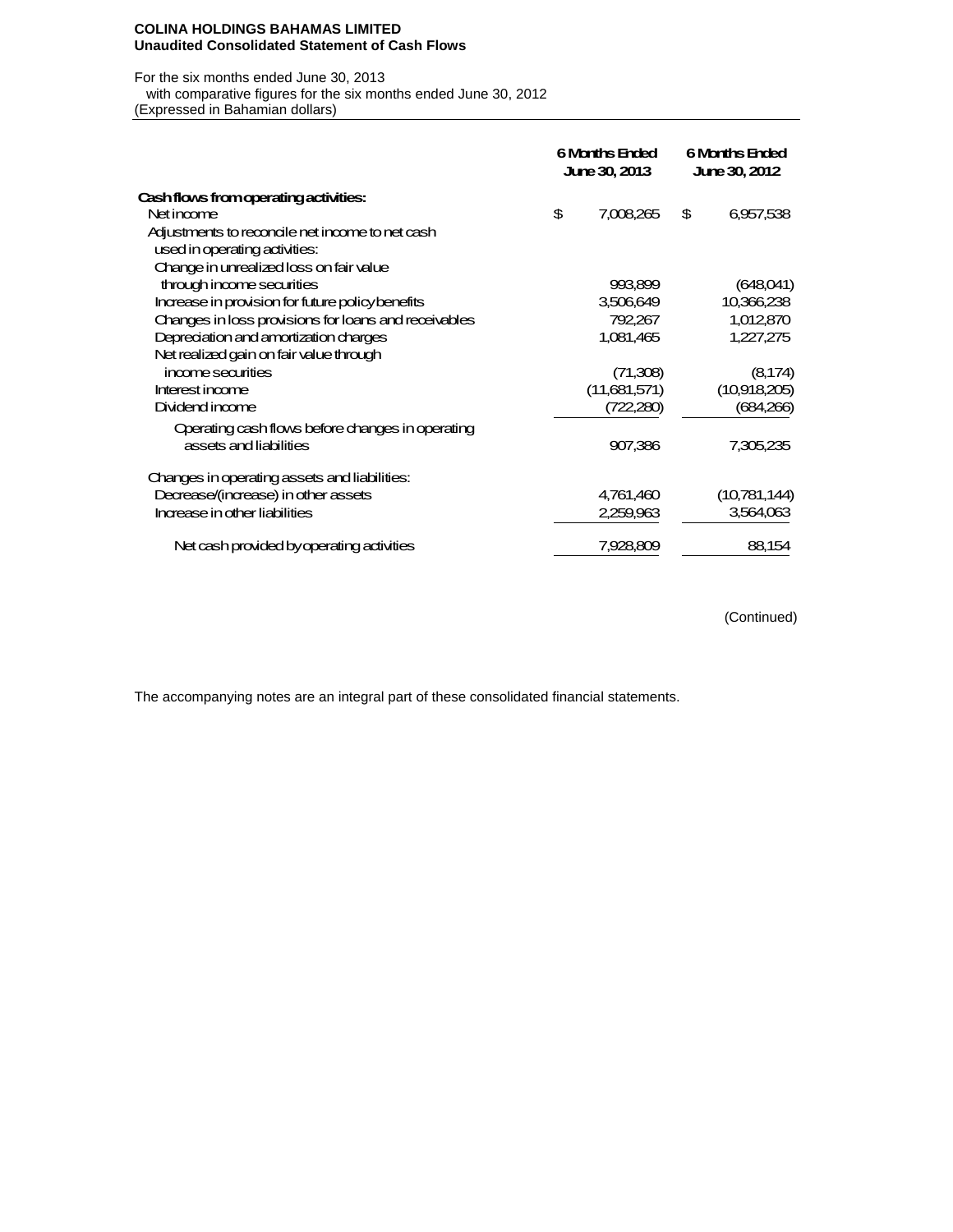#### **COLINA HOLDINGS BAHAMAS LIMITED Unaudited Consolidated Statement of Cash Flows**

### For the six months ended June 30, 2013

 with comparative figures for the six months ended June 30, 2012 (Expressed in Bahamian dollars)

|                                                               | <b>6 Months Ended</b><br><b>June 30, 2013</b> | <b>6 Months Ended</b><br><b>June 30, 2012</b> |
|---------------------------------------------------------------|-----------------------------------------------|-----------------------------------------------|
| Cash flows from investing activities:                         |                                               |                                               |
| Acquisition of subsidiaries, net of cash acquired             | (697,218)                                     | 23,335                                        |
| Decrease/(increase) in term deposits with original maturities |                                               |                                               |
| greater than 90 days                                          | 957,440                                       | (1,699,929)                                   |
| Decrease/(increase) in restricted cash                        | 6,625                                         | (962)                                         |
| Fair value through income securities purchased                | (3,420,132)                                   | (5,576,203)                                   |
| Proceeds on disposal of fair value through income             |                                               |                                               |
| securities                                                    | 418,902                                       | 483,863                                       |
| Aailable-for-sale securities purchased                        | (11,036,678)                                  | (3,031,587)                                   |
| Proceeds on disposal of available-for-sale securities         | 776,865                                       | 106,834                                       |
| Decrease in loans to policyholders                            | (87,256)                                      | (606, 952)                                    |
| Additions to investment property                              | (235, 184)                                    | (188, 726)                                    |
| Net change in mortgage and commercial loans                   | 1,716,205                                     | 4,219,306                                     |
| Interest received                                             | 11,326,721                                    | 10,730,523                                    |
| Dividends received                                            | 722,280                                       | 684,266                                       |
| Additions to property and equipment                           | (398,262)                                     | (688,003)                                     |
| Additions to other intangible assets                          |                                               | (573, 100)                                    |
| Net cash provided by investing activities                     | 50,308                                        | 3,882,665                                     |
| Cashflows used in financing activities:                       |                                               |                                               |
| Sale of treasury shares                                       | 103,982                                       | 7,923                                         |
| Dividends to ordinary shareholders                            | (3,462,146)                                   | (2,959,985)                                   |
| Dividends to preference shareholders                          | (937,500)                                     | (958,052)                                     |
| Net cash used in financing activities                         | (4,295,664)                                   | (3,910,114)                                   |
| Net increase in cash and cash equivalents                     | 3,683,453                                     | 60,705                                        |
| Cash and cash equivalents, beginning of period                | 45,331,638                                    | 32,921,872                                    |
| Cashand cashequivalents, end of period (Note 3)               | \$<br>49,015,091                              | 32,982,577<br>\$                              |

(Concluded)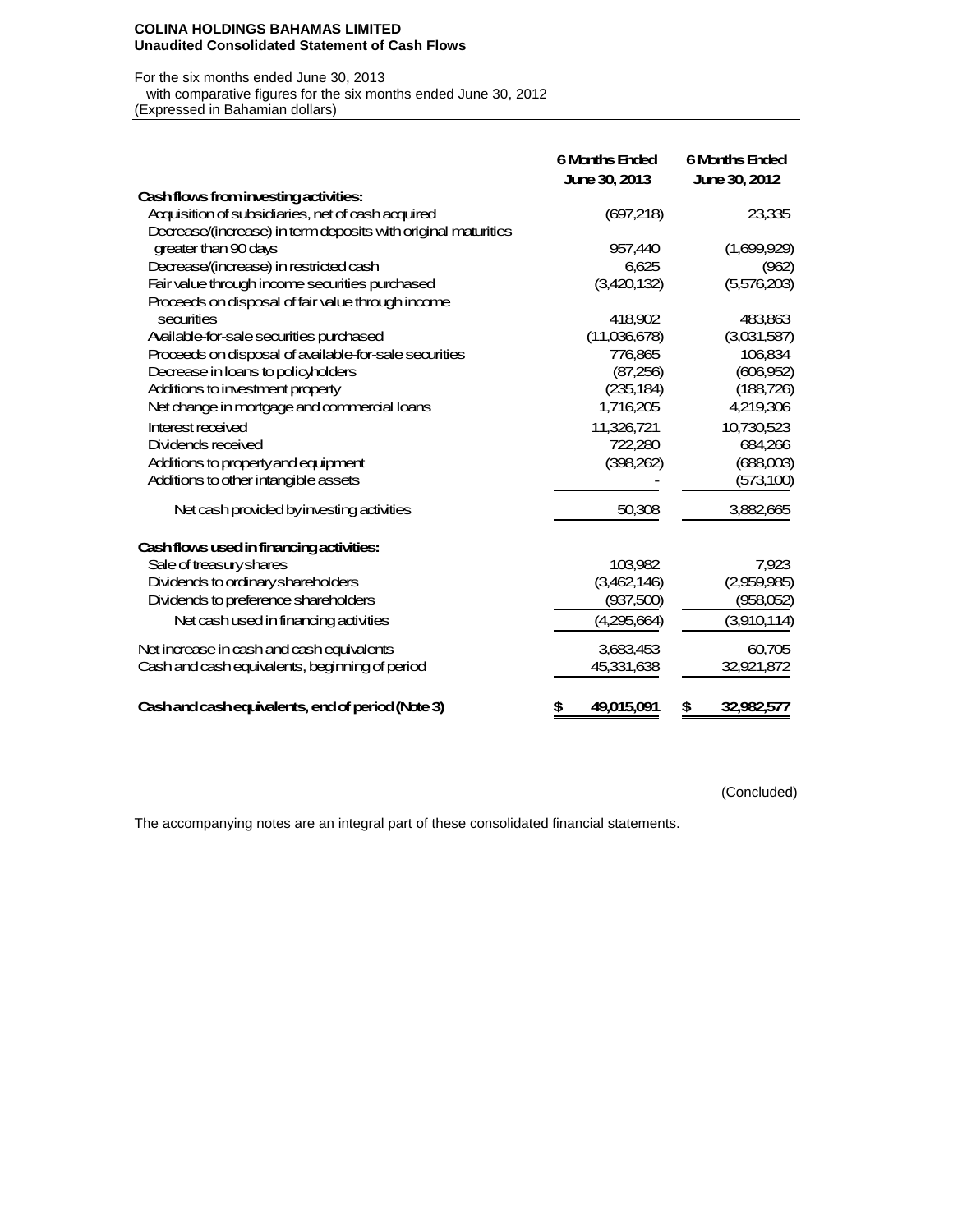For the period ended June 30, 2013 (Expressed in Bahamian dollars)

## **1. General Information**

Colina Holdings Bahamas Limited ("the Company") was incorporated under the laws of the Commonwealth of The Bahamas on July 6, 1993.

The Company acts principally as the holding company of Colina Insurance Limited ("Colina") and Colina General Insurance Agency & Brokers Limited ("CGIA"), both of which are wholly-owned. Colina is a life and health insurer incorporated and registered to operate as a life and health insurer in The Bahamas, The Cayman Islands and The Turks and Caicos Islands. CGIA is a general insurance agent and broker, incorporated and registered to operate in The Bahamas.

The ordinary shares of the Company are listed on the Bahamas International Securities Exchange. At June 30, 2013, approximately 58.1% of the Company's issued ordinary shares were owned by A.F. Holdings Ltd. and 41.9% by the Bahamian public.

The registered office of the Company is located at St. Andrew's Court, Frederick Street Steps, P.O. Box N-4805, Nassau, The Bahamas and its principal place of business is located at 308 East Bay Street, P.O. Box N-4728, Nassau, The Bahamas.

## **2. Significant Accounting Policies**

The consolidated financial statements have been prepared in accordance with International Financial Reporting Standards ("IFRS") for interim financial information. Accordingly, they do not include all of the information and footnotes required by IFRS for complete financial statements. In the opinion of management, these unaudited condensed consolidated financial statements reflect all adjustments (consisting of normal recurring accruals) considered necessary for a fair presentation of the Company's financial position and results of operations as at the end of and for the periods presented. All significant intercompany accounts and transactions have been eliminated from these statements. The preparation of unaudited condensed consolidated financial statements in conformity with IFRS requires management to make estimates and assumptions that affect the reported amounts of assets and liabilities and disclosure of contingent assets and liabilities at the date of the financial statements and the reported amounts of revenues and expenses during the reporting period. Actual results could differ from these estimates.